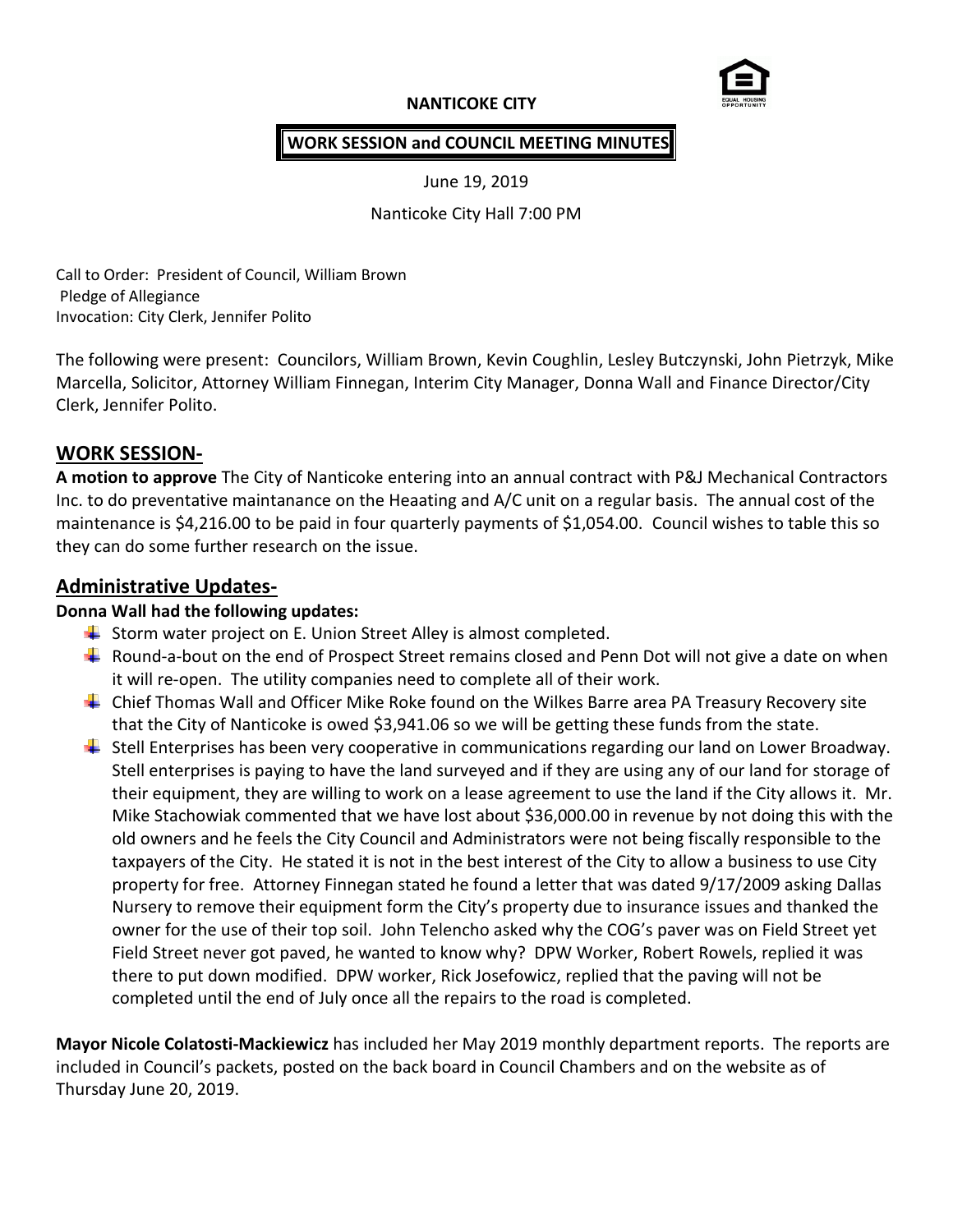**A Motion** was made by Mr. Coughlin, second by Ms. Butczynski to adjourn the work session. Work session adjourned.

# **REGULAR MEETING** Comments from the Public agenda items only.

None

## **Old Business**

None

#### **New Business**

**A Motion** to approve the June 5, 2019 meeting minutes was made Mr. Coughlin, second Mr. Pietrzyk. Mr. Marcella abstained. Motion carried.

**A Motion** to approve payment of the bills in the amount of \$303,508.72 (Payroll \$105,253.23 and Payables \$198,255.49) was made by Mr. Coughlin, second by Ms. Butczynski. Motion carried.

**A motion to table** The City of Nanticoke entering into an annual contract with P&J Mechanical Contractors Inc. to do preventative maintanance on the Heaating and A/C unit on a regular basis with an annual cost of the maintenance is \$4,216.00 to be paid in four quarterly payments of \$1,054.00 was made Mr. Brown, second Mr. Pietrzyk. Motion carried.

# **COMMENTS FROM THE PUBLIC –**

**Mr. Ronald Knapp** asked that next time we cancel a meeting at the last minute , that the regular attendees be contacted so they do not show up for nothing. Jennifer stated it is very rare we cancel last minute and by the time we found out that a third Council member was not attending is was too late, everyone was already here. Mr. Knapp stated that with all the recent shootings at municipal buildings, Municipalities are taking measure to secure their buildings and protect the employees and he feels Nanticoke should start doing the same. Mr. Knapp wanted to thank the DPW workers for filling in the pot holes in front of his mother's home. Mr. Knapp asked for a follow up on the new welcome sign and the Mayor responded that the DPW workers are going to remove the old sign and the process has begun to get a new sign.

**Mrs. Julianna Zarzycki** of 71 Seneca Dr., asked if the DPW workers could come out and fill some large pot holes in front of her driveway. She also asked that the DPW workers remove all the pebbles on her front lawn from her allowing them to plow snow onto her property. She thanked the Nanticoke Police Department and the Luzerne County Task Force for all the arrests made lately to stop the drug trafficking here in the City. **Mr. Michael Reddy, Sr.** likes the picture in the Chambers of the Revitalization of the downtown but he asked if anyone took a look at Main Street lately. He says it is a disgrace with all the tall grass and weeds. He said the old Catholic School on Noble Street is awful too, all the windows are broken out of it. His neighbor on River Street has a junk yard going in their yard and Mike said he has been in numerous times to see Jack the Code Officer but Jack does nothing about it.

**Mrs. Theresa Sowa** wanted to congratulate all the winners in the election and she thanks them for the immediate clean-up of the signs. She stated this election was the quickest in removing political signage. **Mr. Joe John** asked if someone followed up with the property owner about allowing the City to put up a new sign and President Brown said they will look into it but he is very sure there is an agreement and it is allowed. Mr. Mike Reddy said one of our flags keeps getting caught up on an old pole and asked the DPW workers to remove the old pole.

**Mr. Joe Rentko** noticed a tractor trailer heading into town and he stopped them and asked why. He said the driver said that is the way the GPS sent him. He suggests we put up signs to stop this from happening in the